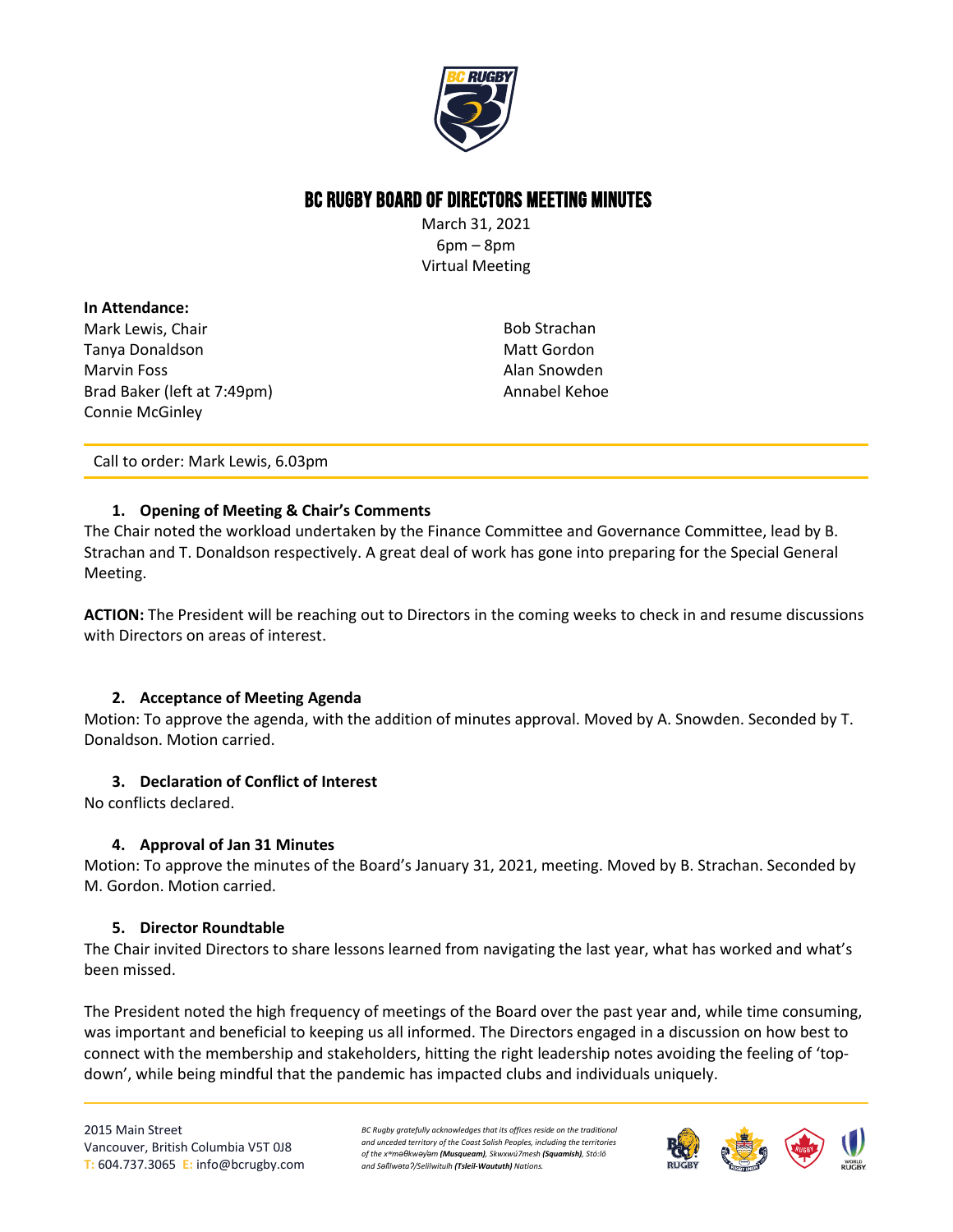

It was noted that the suspension of Rugby has meant that Directors have not been pitch-side to have their 'ear to the ground', and that connections have been limited to 'home club'. A Director offered that, anecdotally, clubs are having this same experience of disconnect with players, particularly adults since they remain heavily restricted to train/play team sports. The CEO mentioned that the staff are in high contact with many Clubs operationally, both proactively and in response to club enquiries.

## **ACTION:** Accelerate 'Club Conversations'

Positive comments were made on BC Rugby's communications to leaders, the work that has been achieved throughout the pandemic and the President shared that, through a conversation with viaSport executive, BC Rugby is a leader amongst Provincial sporting organisations.

#### **6. President's Report**

The President provided an overview of the Director Nomination process and outcomes ahead of Rugby Canada's AGM, which has been set for May  $16<sup>th</sup>$ .

There are no outstanding action items from the previous minutes, other than the President connecting with Directors.

## **7. Report of the Vice-President (Finance) / Finance Committee**

The VP (Finance) provided an overview of recent meetings of the Finance Committee. Most recently, the Committee has welcomed Tony Payne onto the Committee. The VP (Finance) provided an overview of T. Payne's professional qualifications and experience.

MOTION: To approve the membership of Tony Payne to the Finance Committee. Moved by B. Strachan. Seconded by C. McGinley. Motion carried.

The VP (Finance) spoke to the financial package, as at Dec 31, 2020 (documents circulated). Highlighted the positive cash position that the organisation is in, an impressive relief given projections just over 6 months ago. A significant portion of the cash is deferred revenue, namely Community Gaming Grant and World Rugby/Rugby Canada grant which we aim to spend next fiscal.

Audit has been arranged with Rolfe Benson to facilitate presentation to the membership at a June 19 AGM. Anticipate a Board meeting in early June will be required to approve draft statements received from the auditors.

The VP (Finance) also spoke to the final presentation to the Membership on the changes to Membership Dues, and the unfunded programs that were identified at the beginning of this fiscal year.

MOTION: To approve the Finance Committee report. Moved by M. Foss. Seconded by A. Snowden. Motion carried.

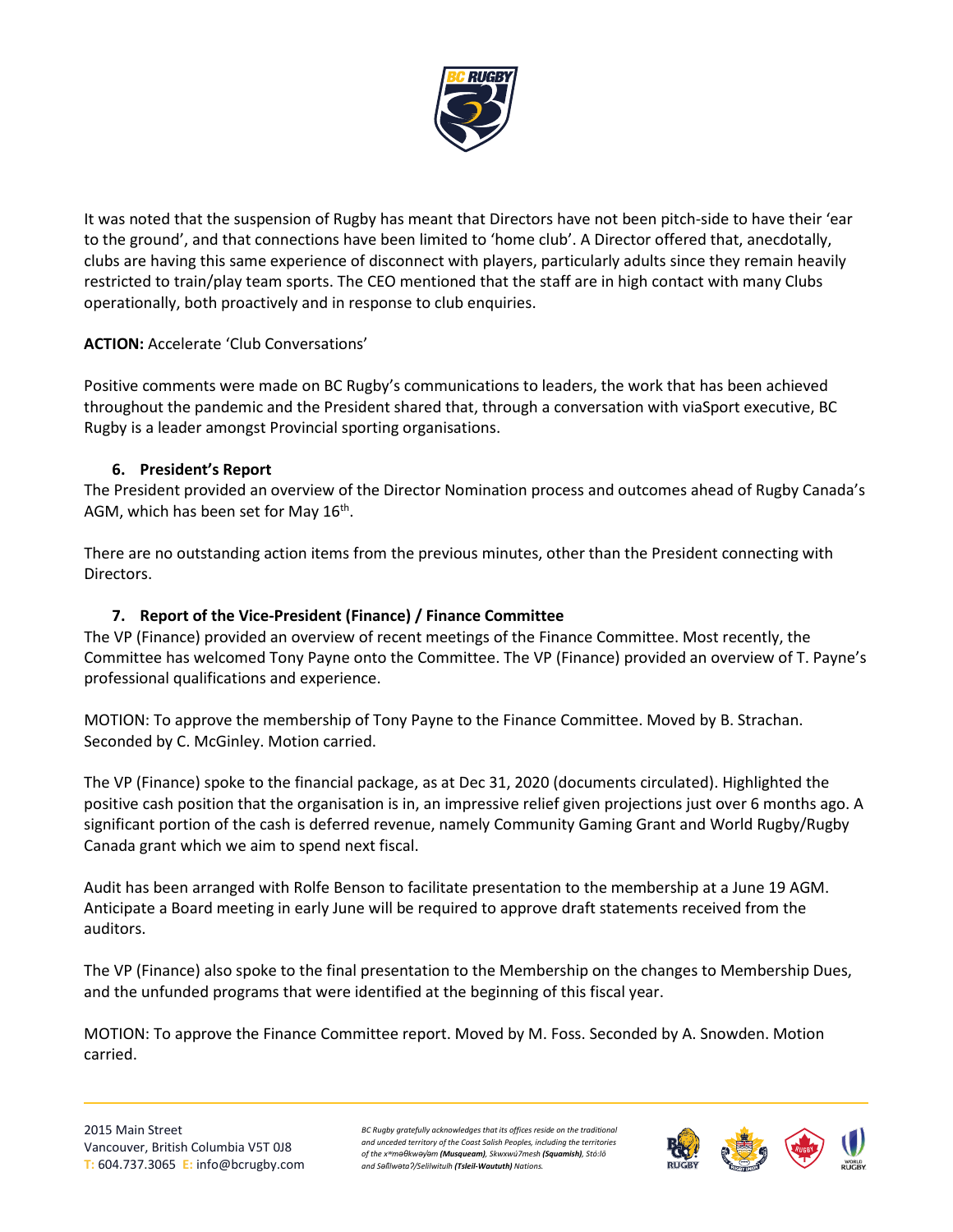

## **8. Board Effectiveness Working Group Update**

The Working Group is close to finalizing a report to the Governance Committee that focuses on recommendations to address the areas that received an aggregate rank of 3 or less. Areas addressed include engagement with the Stakeholders Committee, CEO review, term limits and formalizing the orientation process for new Directors.

## **9. Report of the Vice-President (Internal) / Governance Committee**

The VP (Internal) confirmed the notice for the Special General Meeting has been sent, with the date of the meeting shifted two days to avoid clashing with the announced date of PHO changes. The notice will be sent to Individual Members as well as Club Leaders.

The Governance Committee presented a Safe Sport Charter for the Board to approve. This Charter has been designed to keep apace with the evolving standards required by Federal and Provincial governments, as well as expectations of players and parents. This Committee is an evolution and replacement of the (operational) Player Welfare Committee. The President has submitted a few minor edits to the document.

MOTION: To approve the Safe Sport Committee Charter as presented, with minor edits as discussed. Moved by T. Donaldson. Seconded by M. Gordon. Motion carried.

The VP (Internal) spoke to the Strategic Planning process and timeline drafted (document circulated). A subgroup of the Governance Committee has taken the lead on designing this and will be responsible for ensuring that process is executed to deliver a Plan for Board Approval by the end of this calendar year. The VP (Internal) highlighted the feedback loops scheduled with the community.

MOTION: To approve the proposed Strategic Planning process. Moved by T. Donaldson. Seconded by A. Snowden. Motion carried.

The VP (Internal) provided an overview on topics to be discussed through the Club Conversations, as well as how the allocation of Clubs to Directors aims to provide Directors with diverse insight.

ACTION: The CEO will provide a brief on what funding, both Gaming and COVID-specific, that Clubs are eligible for to support Directors with Club Conversations.

The VP (Internal) will also be leading on the CEO review, director nominations for the upcoming AGM, as well as facilitating several membership applications through the Governance Committee.

## **10. Risk Management Working Group Update**

This project has taken a back seat due to the Special General Meeting.

ACTION: This information will be updated ahead of next Board meeting.

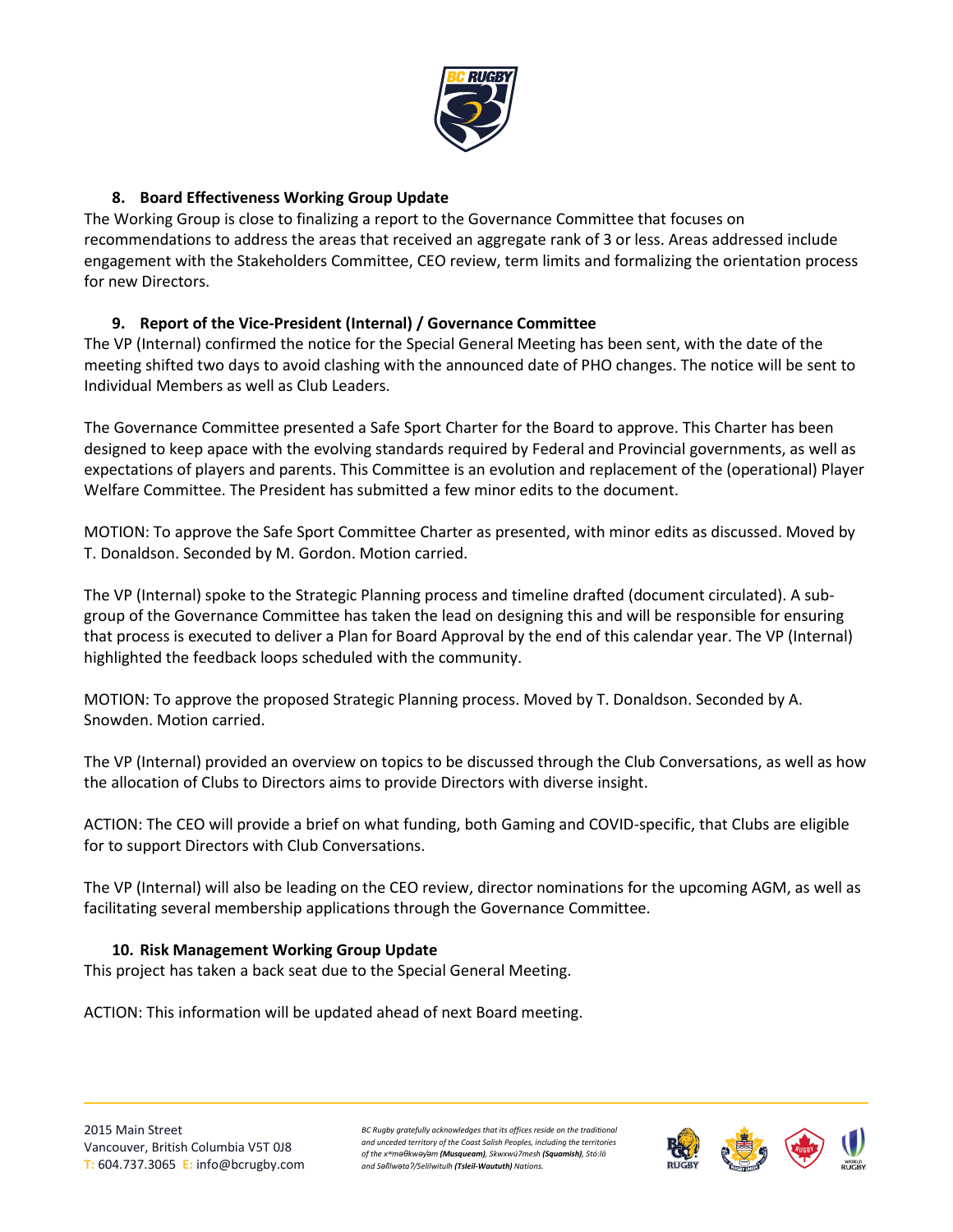

#### **11. Return to Play Update**

The CEO reported that, unfortunately, no definitive direction or information is forthcoming from viaSport. It has become evident that they learn the same information, at the same time as the public. These last few months has been difficult, but we now know that we will be operating under these restrictions until at least the end of April.

The Premier's announcement of the BCHL being approved has resulted in some confusion and frustration within the sport sector. Sport BC, of which we are a member, has formally written to the relevant political and ministerial staff to raise these concerns. Additionally, we are aware of several Provincial Sport Organisations also writing directly to those leaders to highlight their frustration. The CEO proposed that BC Rugby also write to those leaders asking for clarity on what parameters we could be considering to safely operate a league, as well as ask for a roadmap for sport gradually returning to normal. The Board debated this at length with no definitive outcome.

The CEO outlined delivery plans for the summer months on the assumption that Return to Rugby Phase 3 (i.e. non-contact rugby) will be permitted under the public health orders. The CEO also shared an outline of a Fall season for age-grade & senior club (document circulated) rugby that will be shared with members at the Special General Meeting. The plan prioritizes age-grade rugby, delays the declaration process until Clubs have been able to train without many restrictions, and accommodates a Return to Contact timeframe of five-weeks.

In response to a question, the CEO shared that viaSport will not be making a recommendation or directive on vaccination being a requirement, deferring to the Public Health Office.

#### **12. CEO Report**

Due to time, the CEO focused The CEO presented an updated Charter for the Competitions Committee which aligns with the current format of our most recent Charters. The new reporting commitment mimics the Discipline Committee.

MOTION: To approve the Competitions Committee Charter, incorporating the few minor edits discussed. Moved by T. Donaldson. Seconded by C. McGinley. Motion carried.

The CEO updated the Board on upcoming staffing changes, including the resignation of B. Walker to immigrate to Australia. Recruiting for the Marketing & Communications Coordinator has gone well, receiving over 70 applications. S. Thompson of Rugby Canada will be joining the CEO in conducting interviews next Friday. Over the next few months, the CEO will be rebuilding the staffing structure to ensure that we are resourced for the return to rugby. Board and the CEO agreed that the rugby department needs to be back to full strength this summer, prior to Club rugby resuming in September.

#### **13. Any other business**

No other business.

**14. In camera session** The Board briefly went in camera.